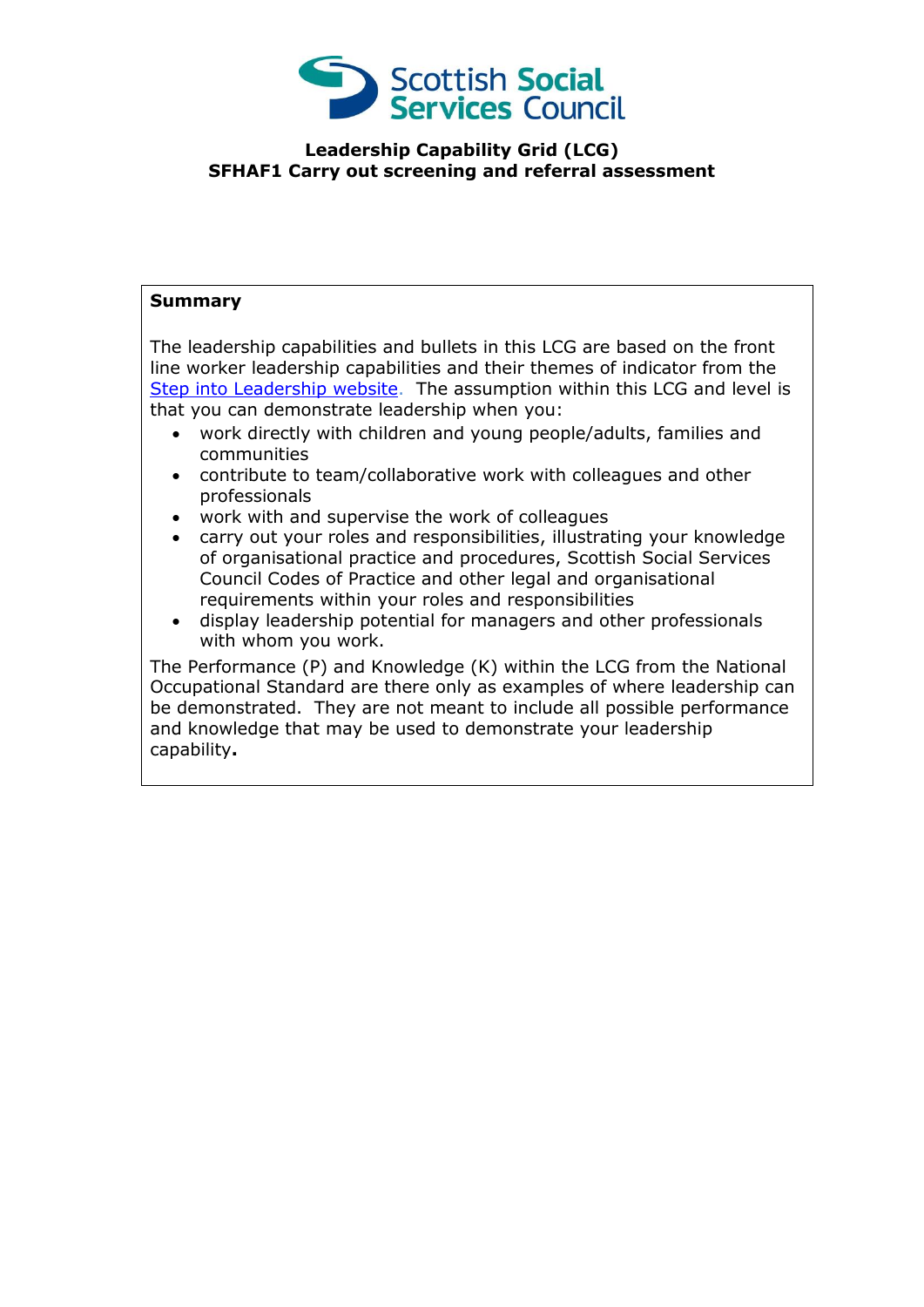

## **Leadership Capability Grid (LCG) SFHAF1 Carry out screening and referral assessment**

| Leadership<br>capabilities         | When carrying out screening and referral assessment you can<br>demonstrate leadership capabilities by:                                                                                                                                                                                                                                                                                                                                                                                                                                                                                                                                                                                                                                                                                                                                                                                                                                                            |
|------------------------------------|-------------------------------------------------------------------------------------------------------------------------------------------------------------------------------------------------------------------------------------------------------------------------------------------------------------------------------------------------------------------------------------------------------------------------------------------------------------------------------------------------------------------------------------------------------------------------------------------------------------------------------------------------------------------------------------------------------------------------------------------------------------------------------------------------------------------------------------------------------------------------------------------------------------------------------------------------------------------|
| <b>Vision</b>                      | Providing a vision for those with whom you work and your organisation<br>when you:<br>• See how best to make a difference when accessing and providing<br>information (P9-10,18; K3-5,16), making referrals (P13-15; K17-19)<br>and working with individuals (P2-3,5,12,17,20; K1,6-11,15,19)<br>Communicate and promote ownership of the vision when working with<br>$\bullet$<br>individuals (P2-3,5,12,17,20; K1,6-11,15,19), seeking advice & support<br>(P4), obtaining feedback (P19) providing information (P9), planning<br>(P16), making referrals (P13-15; K17-19) and recording and reporting<br>(P8; K2,4)<br>• Promote social service values when working with individuals (P2-3,5,12,<br>17,20; K1,6-11,15,19), seeking advice & support (P4), obtaining<br>feedback (P19), providing information (P9), making referrals (P13-15;<br>K17-19) and recording and reporting (P8; $K2,4$ )<br>• See the bigger picture (P2-3,5,12,17,20; K1,6-11,15,19) |
| Self-<br>leadership                | Displaying self leadership when you:<br>Demonstrate and adapt leadership when carrying out screening and<br>referral assessment (All $P$ ; K1-2,4,6-11,15-19)<br>Improve own leadership through updating your knowledge (P2-3,5-<br>$\bullet$<br>7,12, 17,20; K1,6-12,15,19)<br>Take intelligent risks when carrying out screening and referral<br>$\bullet$<br>assessment (P2-7; K1,6-11,15,19)<br>Demonstrate and promote resilience (All P; K1-2,4,6-11,15-19)                                                                                                                                                                                                                                                                                                                                                                                                                                                                                                 |
| <b>Motivating</b><br>and inspiring | Motivating and inspiring others when you:<br>• Recognise and value the contribution of others (P2-3,5,12,17,20; K1,<br>$6-11, 15, 19$<br>• Support the creation of a learning and performance culture (P2-<br>3,5,9,12, 16-17,20; K1,6-11,15,19)                                                                                                                                                                                                                                                                                                                                                                                                                                                                                                                                                                                                                                                                                                                  |
| <b>Empowering</b>                  | Empowering people when you:<br>Enable leadership at all levels (P2-3,5,9,12,16-17,20; K1,6-11,15,19)<br>Support the creation of a knowledge and management (P2-3,5,9,12,<br>$16-17,20$ , K1,6-11,15,19)<br>Promote professional autonomy (P2-3,5,9,12,16-17,20; K1,6-11,15,19)<br>• Involve people in development and improvement (P2-3,5,9,12,16-<br>$17,20$ ; K1,6-11,15,19)                                                                                                                                                                                                                                                                                                                                                                                                                                                                                                                                                                                    |